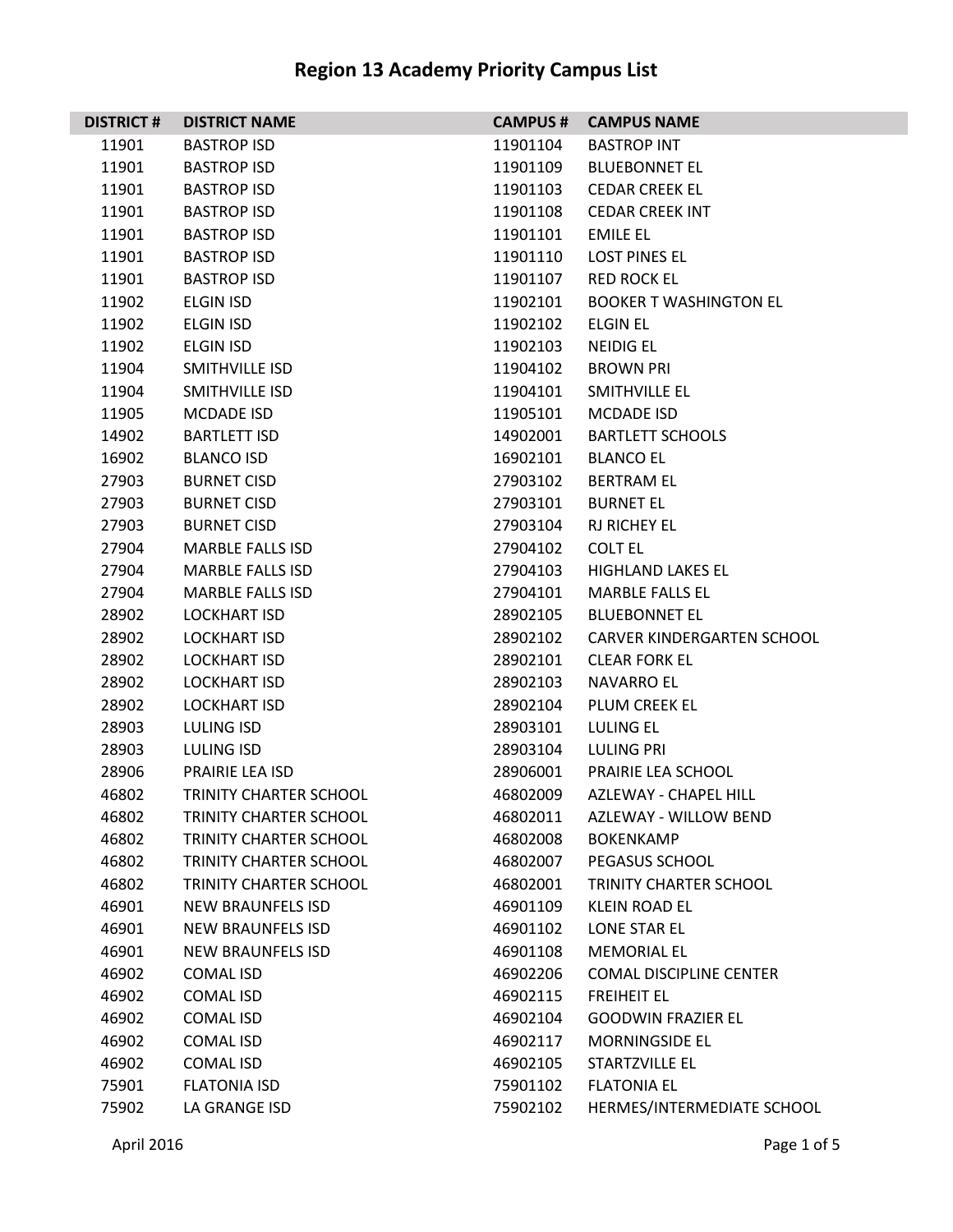| <b>DISTRICT#</b> | <b>DISTRICT NAME</b>               | <b>CAMPUS #</b> | <b>CAMPUS NAME</b>                  |
|------------------|------------------------------------|-----------------|-------------------------------------|
| 75903            | <b>SCHULENBURG ISD</b>             | 75903102        | <b>SCHULENBURG EL</b>               |
| 86901            | <b>FREDERICKSBURG ISD</b>          | 86901102        | <b>FREDERICKSBURG EL</b>            |
| 86901            | <b>FREDERICKSBURG ISD</b>          | 86901104        | <b>FREDERICKSBURG PRI</b>           |
| 89901            | <b>GONZALES ISD</b>                | 89901101        | <b>GONZALES EAST AVENUE PRI</b>     |
| 89901            | <b>GONZALES ISD</b>                | 89901102        | <b>GONZALES EL</b>                  |
| 89901            | <b>GONZALES ISD</b>                | 89901103        | <b>GONZALES NORTH AVENUE INT</b>    |
| 89903            | NIXON-SMILEY CISD                  | 89903101        | NIXON SMILEY EL                     |
| 89903            | NIXON-SMILEY CISD                  | 89903041        | NIXON-SMILEY MIDDLE                 |
| 89905            | <b>WAELDER ISD</b>                 | 89905102        | <b>WAELDER SCHOOL</b>               |
| 94901            | <b>SEGUIN ISD</b>                  | 94901103        | JEFFERSON AVE EL                    |
| 94901            | <b>SEGUIN ISD</b>                  | 94901109        | <b>KOENNECKE EL</b>                 |
| 94901            | <b>SEGUIN ISD</b>                  | 94901111        | LIZZIE M BURGES ALTERNATIVE SCHOOL  |
| 94901            | <b>SEGUIN ISD</b>                  | 94901106        | <b>MCQUEENEY EL</b>                 |
| 94901            | <b>SEGUIN ISD</b>                  | 94901104        | <b>ORALIA R RODRIGUEZ EL</b>        |
| 94901            | <b>SEGUIN ISD</b>                  | 94901108        | <b>PATLAN EL</b>                    |
| 94901            | <b>SEGUIN ISD</b>                  | 94901110        | <b>VOGEL EL</b>                     |
| 94901            | <b>SEGUIN ISD</b>                  | 94901105        | <b>WEINERT EL</b>                   |
| 94904            | <b>MARION ISD</b>                  | 94904101        | <b>NORMA KRUEGER EL</b>             |
| 105802           | <b>TEXAS PREPARATORY SCHOOL</b>    | 105802041       | <b>TEXAS PREPARATORY SCHOOL</b>     |
| 105802           | <b>TEXAS PREPARATORY SCHOOL</b>    | 105802101       | TEXAS PREPARATORY SCHOOL - AUSTIN   |
| 105803           | KI CHARTER ACADEMY                 | 105803001       | KI CHARTER ACADEMY                  |
| 105902           | <b>SAN MARCOS CISD</b>             | 105902101       | <b>BOWIE EL</b>                     |
| 105902           | <b>SAN MARCOS CISD</b>             | 105902102       | <b>CROCKETT EL</b>                  |
| 105902           | SAN MARCOS CISD                    | 105902103       | DEZAVALA EL                         |
| 105902           | <b>SAN MARCOS CISD</b>             | 105902107       | <b>HERNANDEZ EL</b>                 |
| 105902           | <b>SAN MARCOS CISD</b>             | 105902108       | <b>MENDEZ EL</b>                    |
| 105902           | SAN MARCOS CISD                    | 105902105       | <b>TRAVIS EL</b>                    |
| 105906           | <b>HAYS CISD</b>                   | 105906113       | <b>BLANCO VISTA EL</b>              |
| 105906           | <b>HAYS CISD</b>                   | 105906114       | <b>CAMINO REAL EL</b>               |
| 105906           | <b>HAYS CISD</b>                   | 105906109       | <b>HEMPHILL EL</b>                  |
| 105906           | <b>HAYS CISD</b>                   | 105906112       | <b>SCIENCE HALL EL</b>              |
| 105906           | <b>HAYS CISD</b>                   | 105906108       | <b>SUSIE FUENTES EL</b>             |
| 105906           | <b>HAYS CISD</b>                   | 105906103       | <b>TOM GREEN EL</b>                 |
| 130902           | <b>COMFORT ISD</b>                 | 130902101       | <b>COMFORT EL</b>                   |
| 144901           | <b>GIDDINGS ISD</b>                | 144901101       | <b>GIDDINGS EL</b>                  |
| 144901           | <b>GIDDINGS ISD</b>                | 144901103       | <b>GIDDINGS INT</b>                 |
| 144903           | DIME BOX ISD                       | 144903001       | DIME BOX SCHOOL                     |
| 150901           | LLANO ISD                          | 150901101       | <b>LLANO EL</b>                     |
| 150901           | <b>LLANO ISD</b>                   | 150901102       | PACKSADDLE EL                       |
| 166905           | <b>THORNDALE ISD</b>               | 166905101       | <b>THORNDALE EL</b>                 |
| 227803           | <b>WAYSIDE SCHOOLS</b>             | 227803103       | ALTAMIRA ACADEMY                    |
| 227803           | <b>WAYSIDE SCHOOLS</b>             | 227803102       | REAL LEARNING ACADEMY               |
| 227805           | <b>TEXAS EMPOWERMENT ACADEMY</b>   | 227805101       | <b>TEXAS EMPOWERMENT ACADEMY EL</b> |
| 227806           | UNIVERSITY OF TEXAS UNIVERSITY CHA | 227806029       | DEPELCHIN-RICHMOND                  |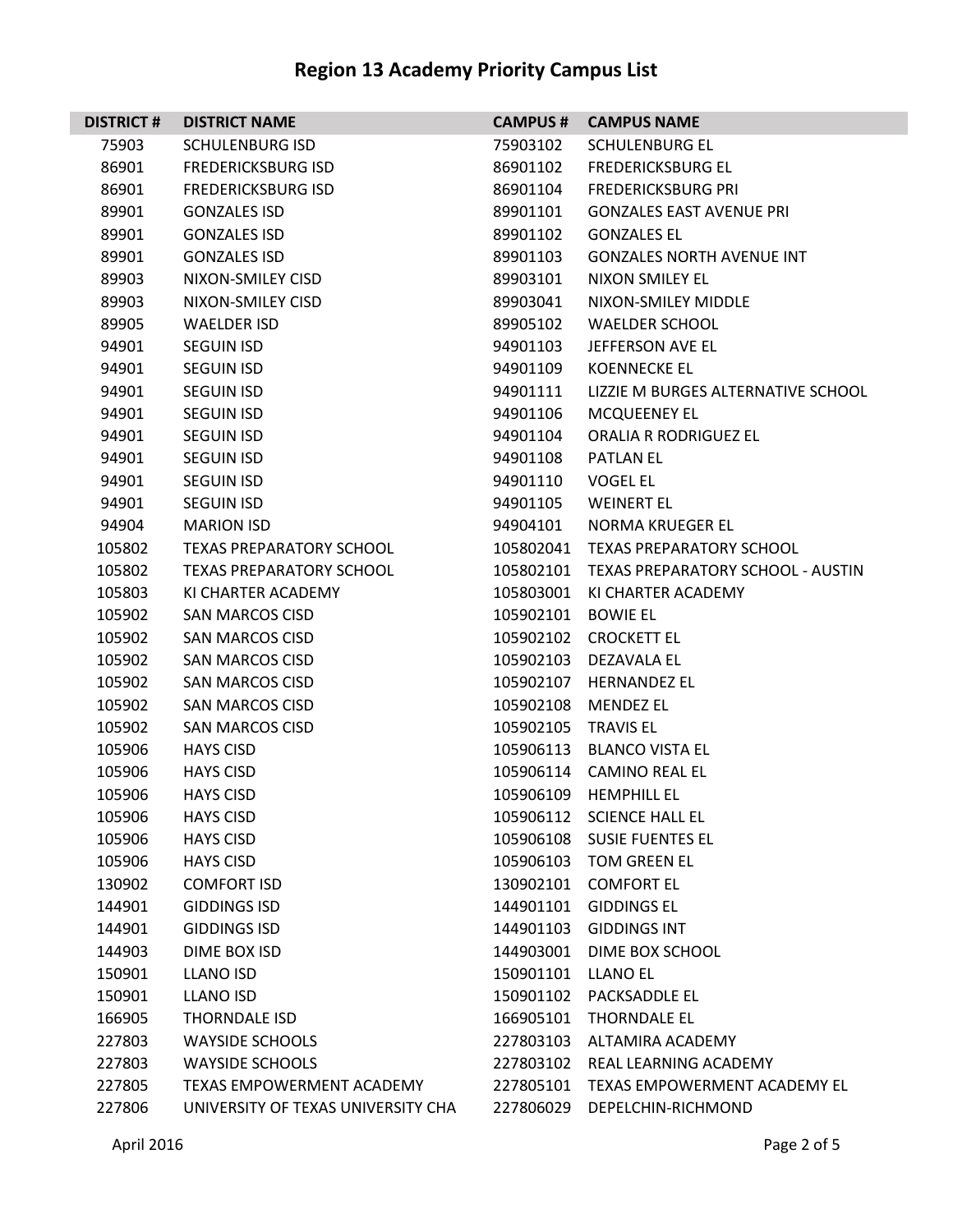| <b>DISTRICT#</b> | <b>DISTRICT NAME</b>                |                    | <b>CAMPUS # CAMPUS NAME</b>                  |
|------------------|-------------------------------------|--------------------|----------------------------------------------|
| 227806           | UNIVERSITY OF TEXAS UNIVERSITY CHA  | 227806015          | <b>GEORGE M KOZMETSKY SCHOOL</b>             |
| 227806           | UNIVERSITY OF TEXAS UNIVERSITY CHA  | 227806032          | HELPING HAND                                 |
| 227806           | UNIVERSITY OF TEXAS UNIVERSITY CHA  | 227806009          | PATHFINDER CAMP                              |
| 227816           | HARMONY SCIENCE ACADEMY (AUSTIN)    | 227816005          | <b>HARMONY SCHOOL OF INNOVATION - AUS</b>    |
| 227816           | HARMONY SCIENCE ACADEMY (AUSTIN)    | 227816001          | <b>HARMONY SCIENCE ACADEMY - AUSTIN</b>      |
| 227817           | <b>CEDARS INTERNATIONAL ACADEMY</b> |                    | 227817101 CEDARS INTERNATIONAL ACADEMY       |
| 227819           | UNIVERSITY OF TEXAS ELEMENTARY CHA  |                    | 227819101 UNIVERSITY OF TEXAS EL CHARTER SCH |
| 227820           | KIPP AUSTIN PUBLIC SCHOOLS INC      |                    | 227820042 KIPP AUSTIN ACADEMY OF ARTS & LETT |
| 227820           | KIPP AUSTIN PUBLIC SCHOOLS INC      | 227820043          | KIPP AUSTIN BEACON PREP                      |
| 227820           | KIPP AUSTIN PUBLIC SCHOOLS INC      | 227820041          | KIPP AUSTIN COLLEGE PREP                     |
| 227820           | KIPP AUSTIN PUBLIC SCHOOLS INC      | 227820101          | KIPP AUSTIN COMUNIDAD                        |
| 227820           | KIPP AUSTIN PUBLIC SCHOOLS INC      | 227820102          | KIPP AUSTIN CONNECTIONS EL                   |
| 227820           | KIPP AUSTIN PUBLIC SCHOOLS INC      | 227820104          | KIPP AUSTIN LEADERSHIP EL                    |
| 227820           | KIPP AUSTIN PUBLIC SCHOOLS INC      | 227820103          | KIPP AUSTIN OBRAS                            |
| 227820           | KIPP AUSTIN PUBLIC SCHOOLS INC      |                    | 227820044 KIPP AUSTIN VISTA MIDDLE SCHOOLS   |
| 227824           | <b>EAST AUSTIN COLLEGE PREP</b>     |                    | 227824001 THE EAST AUSTIN COLLEGE PREP ACADE |
| 227901           | <b>AUSTIN ISD</b>                   | 227901101          | ALLISON EL                                   |
| 227901           | <b>AUSTIN ISD</b>                   |                    | 227901102 ANDREWS EL                         |
| 227901           | <b>AUSTIN ISD</b>                   |                    | 227901149 BARRINGTON EL                      |
| 227901           | <b>AUSTIN ISD</b>                   |                    | 227901105 BLACKSHEAR EL                      |
| 227901           | <b>AUSTIN ISD</b>                   |                    | 227901106 BLANTON EL                         |
| 227901           | <b>AUSTIN ISD</b>                   | 227901185          | BLAZIER EL                                   |
| 227901           | <b>AUSTIN ISD</b>                   |                    | 227901108 BROOKE EL                          |
| 227901           | <b>AUSTIN ISD</b>                   | 227901109 BROWN EL |                                              |
| 227901           | <b>AUSTIN ISD</b>                   |                    | 227901111 CAMPBELL EL                        |
| 227901           | <b>AUSTIN ISD</b>                   | 227901173 CASEY EL |                                              |
| 227901           | <b>AUSTIN ISD</b>                   | 227901161 COOK EL  |                                              |
| 227901           | <b>AUSTIN ISD</b>                   |                    | 227901113 CUNNINGHAM EL                      |
| 227901           | <b>AUSTIN ISD</b>                   | 227901115 DAEP-EL  |                                              |
| 227901           | <b>AUSTIN ISD</b>                   |                    | 227901114 DAWSON EL                          |
| 227901           | <b>AUSTIN ISD</b>                   | 227901176          | <b>GALINDO EL</b>                            |
| 227901           | <b>AUSTIN ISD</b>                   | 227901116          | <b>GOVALLE EL</b>                            |
| 227901           | <b>AUSTIN ISD</b>                   |                    | 227901159 GRAHAM EL                          |
| 227901           | <b>AUSTIN ISD</b>                   | 227901186          | <b>GUERRERO THOMPSON</b>                     |
| 227901           | <b>AUSTIN ISD</b>                   | 227901118          | <b>HARRIS EL</b>                             |
| 227901           | <b>AUSTIN ISD</b>                   | 227901163          | HART EL                                      |
| 227901           | <b>AUSTIN ISD</b>                   | 227901162          | <b>HOUSTON EL</b>                            |
| 227901           | <b>AUSTIN ISD</b>                   | 227901178          | <b>JORDAN EL</b>                             |
| 227901           | <b>AUSTIN ISD</b>                   | 227901120          | <b>JOSLIN EL</b>                             |
| 227901           | <b>AUSTIN ISD</b>                   | 227901172          | <b>KOCUREK EL</b>                            |
| 227901           | <b>AUSTIN ISD</b>                   | 227901168          | <b>LANGFORD EL</b>                           |
| 227901           | <b>AUSTIN ISD</b>                   | 227901160          | LINDER EL                                    |
| 227901           | <b>AUSTIN ISD</b>                   | 227901165          | <b>MCBEE EL</b>                              |
| 227901           | <b>AUSTIN ISD</b>                   | 227901124          | <b>METZ EL</b>                               |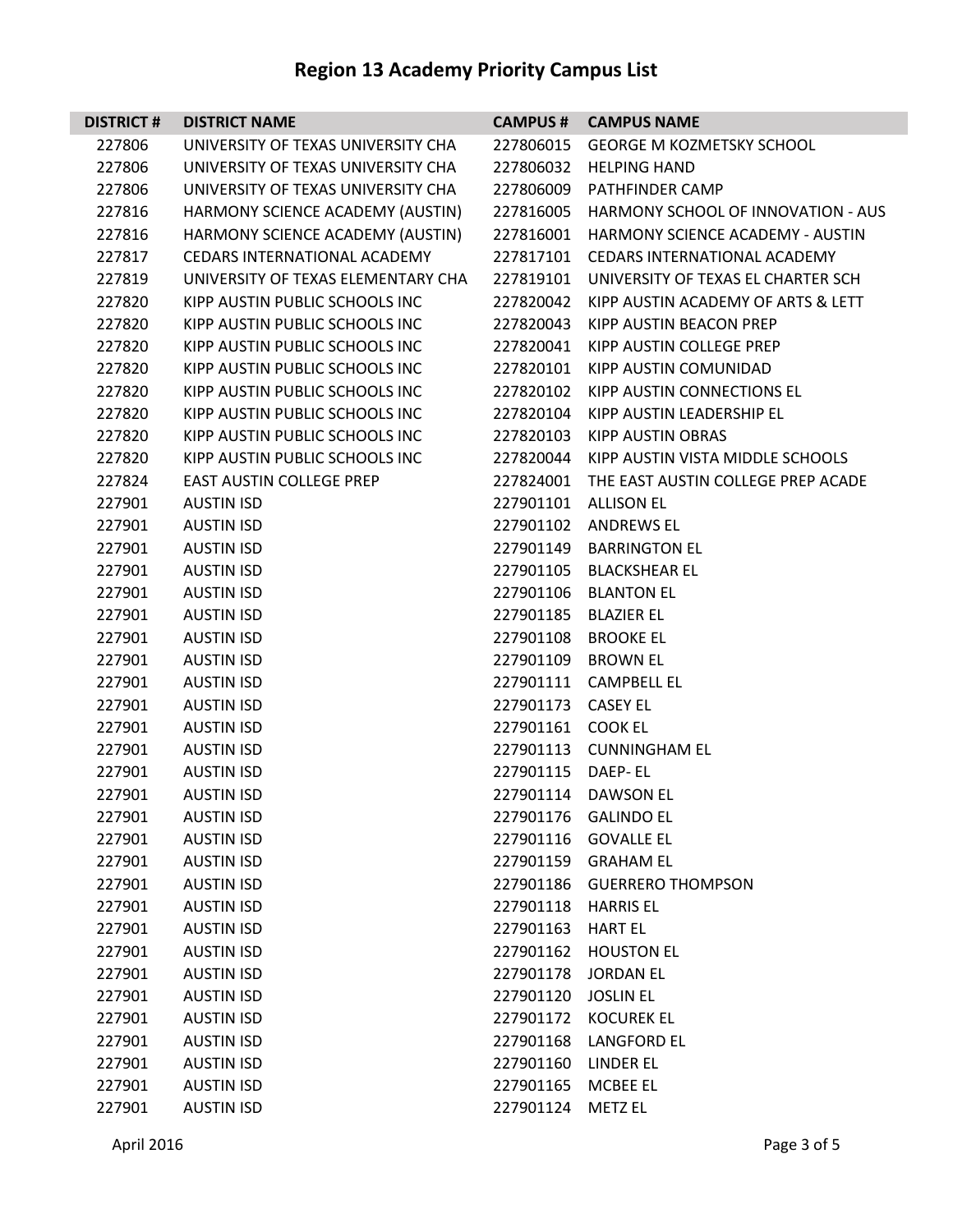| <b>DISTRICT#</b> | <b>DISTRICT NAME</b>    |                     | <b>CAMPUS # CAMPUS NAME</b>             |
|------------------|-------------------------|---------------------|-----------------------------------------|
| 227901           | <b>AUSTIN ISD</b>       | 227901150           | NORMAN EL                               |
| 227901           | <b>AUSTIN ISD</b>       | 227901125           | OAK SPRINGS EL                          |
| 227901           | <b>AUSTIN ISD</b>       | 227901156 ODOM EL   |                                         |
| 227901           | <b>AUSTIN ISD</b>       |                     | 227901126 ORTEGA EL                     |
| 227901           | <b>AUSTIN ISD</b>       |                     | 227901189 OVERTON EL                    |
| 227901           | <b>AUSTIN ISD</b>       |                     | 227901188 PADRON EL                     |
| 227901           | <b>AUSTIN ISD</b>       | 227901171 PALM EL   |                                         |
| 227901           | <b>AUSTIN ISD</b>       |                     | 227901129 PECAN SPRINGS EL              |
| 227901           | <b>AUSTIN ISD</b>       | 227901190 PEREZ EL  |                                         |
| 227901           | <b>AUSTIN ISD</b>       | 227901164 PICKLE EL |                                         |
| 227901           | <b>AUSTIN ISD</b>       | 227901151 PILLOW EL |                                         |
| 227901           | <b>AUSTIN ISD</b>       |                     | 227901130 PLEASANT HILL EL              |
| 227901           | <b>AUSTIN ISD</b>       |                     | 227901006 REAGAN H S                    |
| 227901           | <b>AUSTIN ISD</b>       | 227901132 REILLY EL |                                         |
| 227901           | <b>AUSTIN ISD</b>       |                     | 227901174 RODRIGUEZ EL                  |
| 227901           | <b>AUSTIN ISD</b>       |                     | 227901127 SANCHEZ EL                    |
| 227901           | <b>AUSTIN ISD</b>       | 227901139 SIMS EL   |                                         |
| 227901           | <b>AUSTIN ISD</b>       |                     | 227901136 ST ELMO EL                    |
| 227901           | <b>AUSTIN ISD</b>       |                     | 227901158 SUNSET VALLEY EL              |
| 227901           | <b>AUSTIN ISD</b>       |                     | 227901140 TRAVIS HTS EL                 |
| 227901           | <b>AUSTIN ISD</b>       |                     | 227901177 UPHAUS EARLY CHILDHOOD CENTER |
| 227901           | <b>AUSTIN ISD</b>       |                     | 227901141 WALNUT CREEK EL               |
| 227901           | <b>AUSTIN ISD</b>       |                     | 227901193 WEBB PRI CENTER               |
| 227901           | <b>AUSTIN ISD</b>       | 227901175           | WIDEN EL                                |
| 227901           | <b>AUSTIN ISD</b>       |                     | 227901166 WILLIAMS EL                   |
| 227901           | <b>AUSTIN ISD</b>       | 227901157 WINN EL   |                                         |
| 227901           | <b>AUSTIN ISD</b>       |                     | 227901152 WOOLDRIDGE EL                 |
| 227901           | <b>AUSTIN ISD</b>       |                     | 227901144 WOOTEN EL                     |
| 227901           | <b>AUSTIN ISD</b>       | 227901145 ZAVALA EL |                                         |
| 227904           | <b>PFLUGERVILLE ISD</b> |                     | 227904111 COPPERFIELD EL                |
| 227904           | PFLUGERVILLE ISD        | 227904120           | <b>DEARING EL</b>                       |
| 227904           | PFLUGERVILLE ISD        | 227904113           | <b>DELCO PRI</b>                        |
| 227904           | PFLUGERVILLE ISD        | 227904105           | DESSAU EL                               |
| 227904           | PFLUGERVILLE ISD        | 227904104           | <b>NORTHWEST EL</b>                     |
| 227904           | PFLUGERVILLE ISD        | 227904102           | <b>PARMER LANE EL</b>                   |
| 227904           | <b>PFLUGERVILLE ISD</b> | 227904107           | <b>RIVER OAKS EL</b>                    |
| 227904           | PFLUGERVILLE ISD        | 227904119           | <b>RUTH BARRON EL</b>                   |
| 227904           | PFLUGERVILLE ISD        | 227904109           | <b>SPRINGHILL EL</b>                    |
| 227904           | PFLUGERVILLE ISD        | 227904117           | <b>WIELAND EL</b>                       |
| 227907           | <b>MANOR ISD</b>        | 227907105           | <b>BLAKE MANOR EL</b>                   |
| 227907           | <b>MANOR ISD</b>        | 227907102           | <b>BLUEBONNET TRAIL EL</b>              |
| 227907           | <b>MANOR ISD</b>        | 227907104           | <b>DECKER EL</b>                        |
| 227907           | <b>MANOR ISD</b>        | 227907101           | <b>MANOR EL</b>                         |
| 227907           | <b>MANOR ISD</b>        | 227907107           | OAK MEADOWS EL                          |